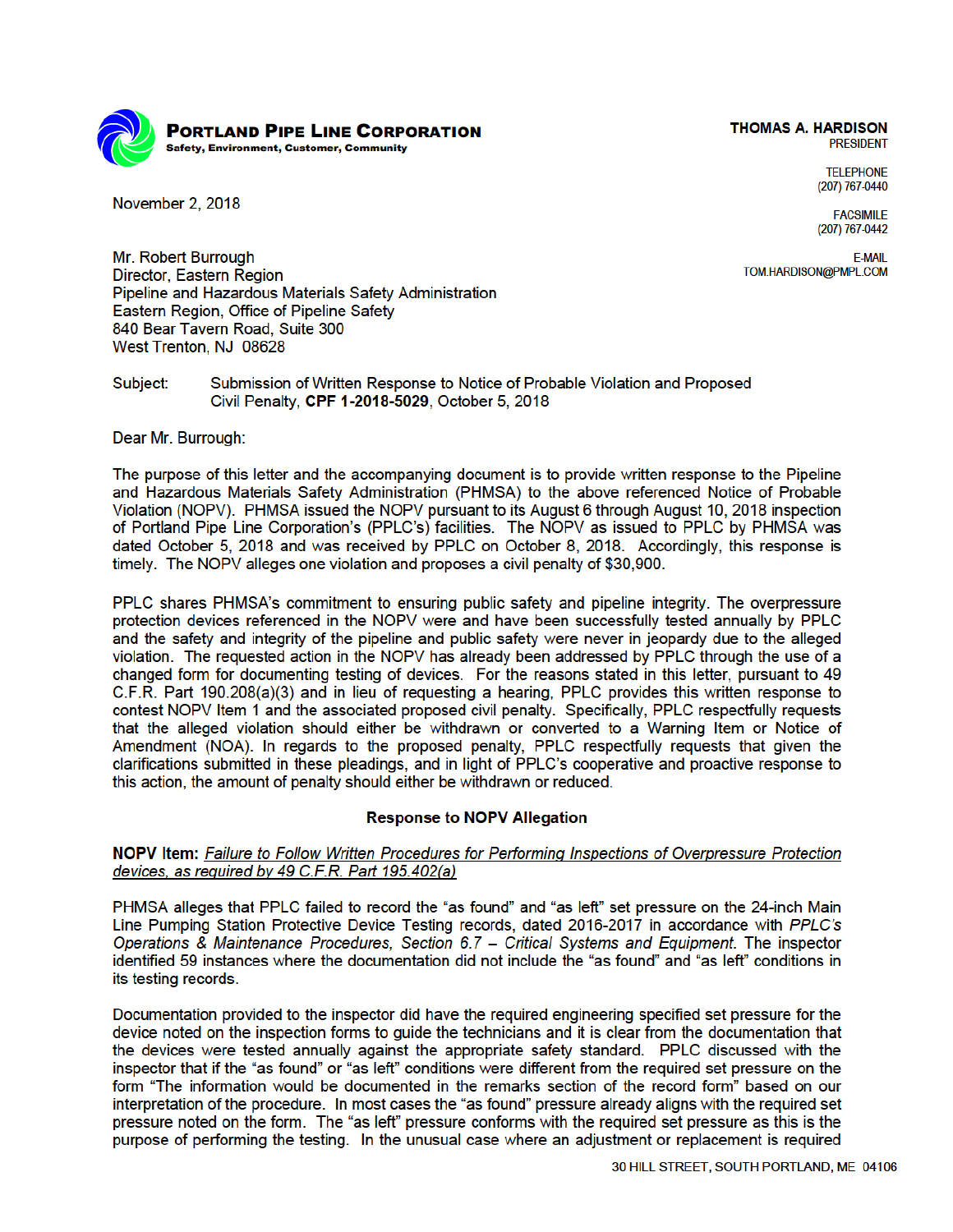Mr. Robert Burrough November 2, 2018 Page 2 of 3

for the device, the action taken would have been noted in the remarks section. Therefore, the absence of an entry in the remarks section indicates the "as found" and "as left" set pressure aligns with the required set pressure indicated on the form. Only exceptions to this condition would be noted in the remarks section. At the time of the inspection, when asked directly the inspector confirmed that he did not have any concerns regarding whether the devices had been tested and verified against the established set pressure for the device. The inspector stated it was not a matter of whether the testing was completed, it was a matter of the documentation being incomplete according to his interpretation of the procedure and that either the procedure or the documentation requires revision.

devices, but instead has alleged the company failed to follow the documentation procedure in the manual. PPLC again notes that PHMSA has not alleged any violation of Part 195.428(a) for testing the protective This is therefore an issue of the completeness of the documentation for the test that suggests an improvement to the inspection form would be appropriate. Toward this end the attached document provides PPLC's amended protective device record form to improve the field documentation on testing these devices. The form now includes a column for entering the "as found" and "as left" set pressure by the technician, thereby reserving the remarks section for noting exceptions. PPLC intends to implement the amended documents through a Management of Change (MOC) process in accordance with PPLC's Safety Managing System (SMS).

 *Safety Enforcement Procedures, Sec. 3.1.3, p. 5, (rev. 2017))*. In other words, the Agency issues NOAs The Company believes that given that the devices were properly tested annually and that the inspector only found issue with the documentation, that this NOPV should have been addressed through a Warning Letter or NOA requiring PPLC to improve its testing documentation and without a proposed civil penalty. PHMSA's own Pipeline Safety Enforcement Procedures emphasize that "A Warning Letter/Item is generally used for lower risk items" and for those issues where a proposed civil penalty and a proposed compliance order are not appropriate (*PHMSA Pipeline Safety Enforcement Procedures, Sec. 3.1.2.1, p. 3, (rev. 2017))*. In this instance, PHMSA has alleged only a minor recordkeeping discrepancy where PPLC's procedures and forms could benefit from clarification. If not a Warning Item, PHMSA should have included this alleged violation in the NOA that it issued to PPLC in September 2018 as a result of this same inspection (*In re Portland Pipe Line, CPF. 1-2018-5028M (Sep. 13, 2018))*. PHMSA has explained that NOAs are appropriate where the Agency identifies deficiencies related to an operator's procedures, including where they "provide instructions for compliance in a vague, general or conflicting manner" and that "increases the likelihood of error, confusion, or the exercise of poor judgment" (*PHMSA Pipeline*  for the very type of violation alleged in the NOPV.

## **Response to Proposed Civil Penalty**

For the reasons noted above, PPLC respectfully requests that the proposed civil penalty of \$30,900 be withdrawn. In addition, PHMSA has explained that a proposed civil penalty should be considered to draw attention to a problem area, emphasize the need for lasting attention, and deter future violations, citing examples where a violation is the causal factor in an accident, egregious or willful, a repeat violation, significantly increased the likelihood of a pipeline failure, significantly and adversely impacted a program that is critical to assuring pipeline integrity, etc. (*Id. at Sec. 3.1.2.2, p. 4, (rev. 2017))*. None of these situations are at issue in this NOPV.

In the alternative, PPLC requests that PHMSA reduce the proposed civil penalty to properly account for the statutory and regulatory factors that the Agency is required to consider and apply, including but not limited to the nature of the violation, circumstances, gravity, culpability, good faith and other matters as justice may require (*49 U.S.C. 60122; 49 C.F.R. Part 190.225)*. At most, this could be considered a documentation and recordkeeping violation with zero impact to the public, the environment and pipeline integrity. PHMSA Administrator Elliot addressed the Pipeline Leadership group last week regarding enforcement actions and noted that good companies with good intentions should receive the benefit of the doubt and those who knowingly ignore or circumvent safety should get no sympathy. PPLC is a good company with good intentions and we believe that the proposed civil penalty for this NOPV should be withdrawn or, in the alternative, reduced.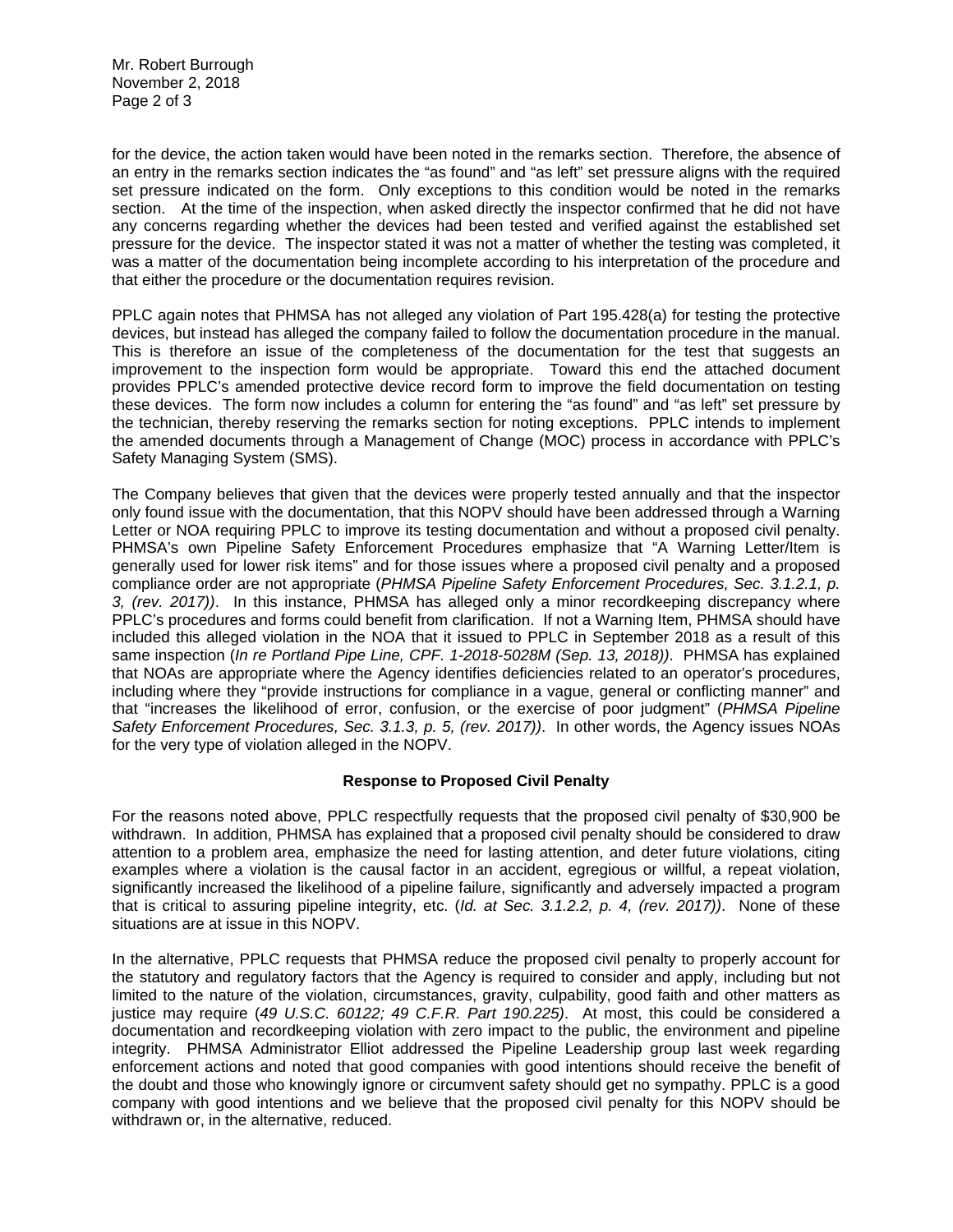Mr. Robert Burrough November 2, 2018 Page 3 of 3

### **Summary**

For the reasons stated above in response to the NOPV and the fact that the testing of the devices had been completed in accordance with the timing and requirements of the regulations, that the nature and circumstances of the failure to document the "as found" and "as left" conditions did not cause any increased risk to safety or integrity or have other adverse impact and that PPLC's timely efforts to make the changes required of the form as attached, PPLC respectfully requests that the alleged violations should either be withdrawn or converted to a Warning Item or NOA. In regards to the proposed penalty, PPLC respectfully requests that given the clarifications submitted in these pleadings, PHMSA's own procedures, and in light of PPLC's cooperative and proactive response to this action, the amount of penalty should either be withdrawn or significantly reduced.

If you have any questions about the response to the NOPV, or about this matter generally, please do not hesitate to contact Ken Brown, PPLC Engineering Manager, at (207) 767-0449.

Sincerely,

Thomas A. Hardison

Enclosure

cc: J.C. Gillies, N.D. Payeur, K.P. Brown, File EG 174

2018-11-02 PPLC Response to NOPV - CPF 1-2018-5029